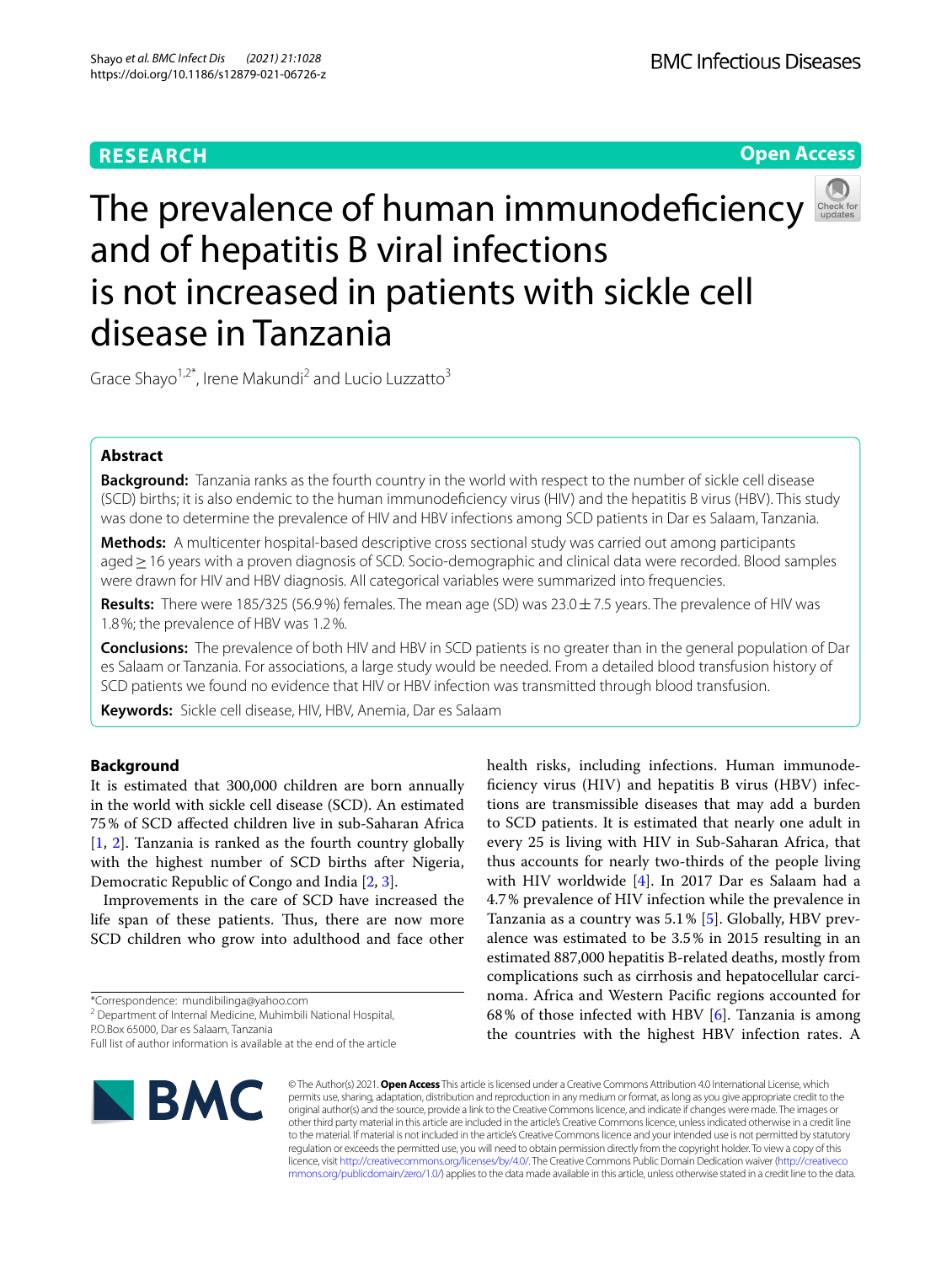prevalence of 6% was reported in 1998 among the general population of the largest city in the country, Dar es Salaam [[7\]](#page-4-6). Another study carried out in 2004–2005 among blood donors in the same city revealed a prevalence of 8.8% for HBV and 3.8% for HIV infection [[8\]](#page-4-7).

HIV and HBV have similar modes of transmission: therefore, co-infection is common  $[9, 10]$  $[9, 10]$  $[9, 10]$ ; and HIV coinfected patients have an increased risk of developing chronic HBV [\[11](#page-4-10)]. HIV infection of an SCD patient may pose special challenges in antiretroviral therapy (ART): as anemia is a contra-indication for certain drugs, as illustrated by a case report from Kenya [\[12](#page-4-11)].

SCD has been thought to be protective against acquiring HIV [[13,](#page-4-12) [14](#page-4-13)], and it may slow down the progression of HIV disease [[15\]](#page-4-14) through host factors such as functional asplenia, or the use of hydroxyurea, that may be synergistic with some reverse transcriptase inhibitors [[16,](#page-4-15) [17\]](#page-4-16). On the other hand, SCD patients with HIV infection tend to have more complicated hospitalization than those with-out HIV infection [\[18\]](#page-4-17). SCD patients are highly susceptible to infection with encapsulated organisms, and this susceptibility may be increased by concomitant HIV infection [[19,](#page-4-18) [20\]](#page-4-19).

Blood transfusion has been reported to be a risk factor for HIV acquisition in SCD patients in studies conducted in some African countries such as Democratic Republic of Congo [\[21](#page-4-20)], Nigeria [\[22\]](#page-4-21) and Cameroon [[23](#page-4-22)]. Unsafe blood transfusion is also a risk factor for HBV infection. In the USA, however, it was found that among adults with SCD the frequency of HIV was 1.5%, compared to 3.3% in African–Americans without SCD, suggesting that blood transfusion was not a risk factor.

This study was conducted to investigate the burden of HIV and HBV among SCD patients receiving SCD care in Dar es Salaam, Tanzania. This study was previously presented as an abstract at the 7th MUHAS Scientifc Conference on June 27–28, 2019.

# **Methods**

### **Design and setting of the study**

A cross sectional multisite hospital-based study was conducted from August 2018 to January 2019 among sickle cell patients attending clinics in Dar es Salaam. Dar es Salaam is the largest city in Tanzania and has fve municipal districts and an estimated population of 4,364,541 as per the 2012 National census  $[24]$  $[24]$ . The study participants were obtained from four study sites, one being a tertiary hospital (Muhimbili National Hospital) and three regional referral hospitals (Amana, Temeke and Mwananyamala). Sickle cell patients at Muhimbili National Hospital (MNH) received care in the department of Haematology and blood transfusion while those in the three regional hospitals received care in departments of internal medicine. All clinics ran once a week and received an average of 15 adult patients per week.

# **Study population**

All consenting SCD patients aged 16 years or older who attended sickle cell clinics in Dar es Salaam were consecutively enrolled in the study. None of the patients was excluded.

# **Data collection procedure**

A structured interview was done with all patients who consented to participate in the study. Independent variables collected were socio-demographic characteristics including age, sex, marital status, level of education, residency and occupation. Other risks of interests were condom misuse, multiple sexual partners, tattooing, piercing, intravenous drug abuse, history of blood transfusion, hospital admission, surgery, tooth extraction, sexual vulnerability behaviours such as alcohol use and forced sexual intercourse. The value of the last measured hemoglobin (HB) level was obtained from the SCD card. The HB was considered valid if it was done within 1 month of data collection.

Four milliliters of blood was drawn aseptically from a vein on the cubital fossa and put into an empty sterile red stoppered vacutainer for HIV and HBV screening. At the study sites samples were stored in cool boxes before being transferred to MUHAS Hematology Clinical and Research Laboratory at the end of each clinic day. Upon reaching the laboratory, samples were centrifuged, sera taken and tested for HBV surface antigen and HIV serology. HIV diagnosis was in accordance with Tanzanian algorithm [\[25](#page-4-24)] whereby SD Bioline HIV-1/2 3.0 (Standard Diagnostics, Inc, Republic of Korea) was done frst. Negative results underwent no additional testing. Positive samples were retested using Determine<sup>™</sup> hiv-1/2 (Abbots Laboratories,

Illinois, USA). Samples reactive to both tests were considered positive for IgG anti HIV antibodies. Positive tests By SD Bioline that tested negative by Determine™ hiv-1/2 were subjected to a third test, Uni-Gold<sup>™</sup> HIV (Trinity Biotech Plc, Bray, Co. Wicklow, Ireland) and were considered negative if they tested negative or positive if they tested positive by Uni-Gold™.

Hepatitis B surface antigen was detected by the Onsite HBsAg rapid test by CTK Biotech, Inc, San Diego, USA. The test is a lateral flow chromatographic immunoassay for the qualitative detection of HBsAg in human serum or plasma. The test has a sensitivity and specifcity of approximately 100% and 100% respectively when performed according to the instructions of the manufacturer. Negative results underwent no additional testing. Positive results were confrmed by ELISA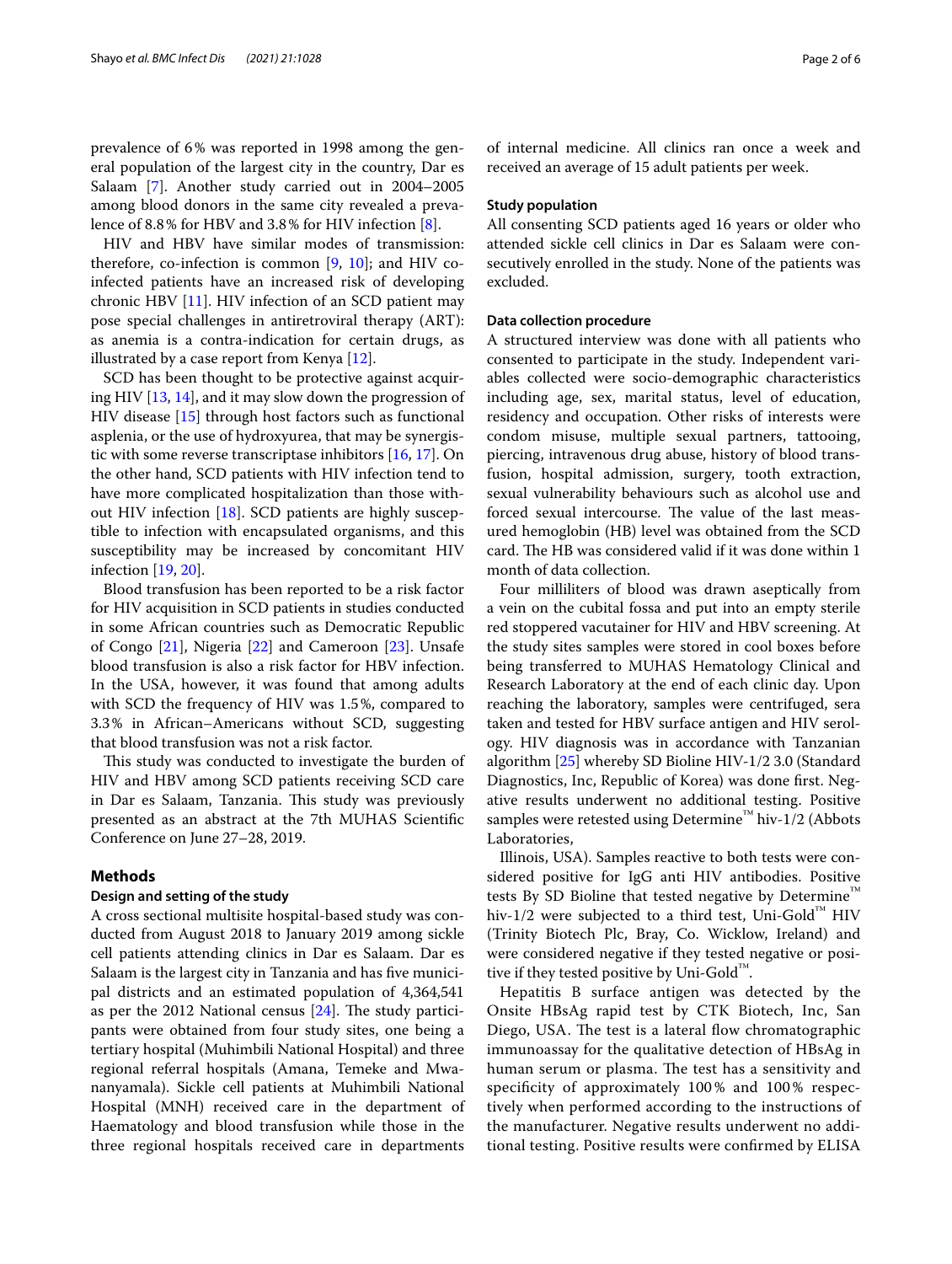using Murex HBsAg version 3 test kits manufactured by DiaSorin S.p.A, United Kingdom.

# **Statistical analysis**

Data analysis was done using SPSS software version 20.0. Categorical variables were summarized into frequencies and percentage. Continuous variables were summarized into mean and standard deviation. No associations were calculated between variables and HIV or HBV infections due to small numbers of patients with these infections.

# **Results**

We tested 185 (56.9%) females and 140 males with SCD (see Table [1\)](#page-2-0). The mean age  $(\pm SD)$  was  $23.0 \pm 7.5$ years, ranging from 16 to 52 years; 71.1% were in the age group < 26 years. The majority (85.5%) of the subjects had never married; 72.3% had secondary school level education; 91.1% had previous hospital admission, and the most frequent reason for admission in 56.1% was a vasoocclusive crisis. Only 18.8% subjects were using hydrox-yurea (HU) (Table [1](#page-2-0)). The mean recorded hemoglobin level  $(\pm SD)$  for the 325 study subjects was 7.4  $(\pm 1.6)$  g/ dl, (not shown in Table [1](#page-2-0)).

<span id="page-2-0"></span>**Table 1** HIV and HBV status in relation to socio-demographic, clinical and lifestyle data in 325 patients with sickle cell disease

| Characteristic                        |                       | <b>Total</b><br>Number | <b>HIV Positive</b><br>Number(%) | <b>HBV Positive</b><br>Number (%) |
|---------------------------------------|-----------------------|------------------------|----------------------------------|-----------------------------------|
| Sex                                   | Male                  | 140                    | 2(1.4)                           | 2(1.4)                            |
|                                       | Female                | 185                    | 4(2.2)                           | 2(1.1)                            |
| Age                                   | < 26                  | 231                    | 3(1.3)                           | 1(0.4)                            |
|                                       | $26+$                 | 94                     | 3(3.2)                           | 3(3.2)                            |
| Marital status                        | Never married         | 278                    | 4(1.4)                           | 3(1.1)                            |
|                                       | Fver married          | 47                     | 2(4.3)                           | 1(2.1)                            |
| Education                             | Primary or lower      | 89                     | 3(3.4)                           | 4(4.5)                            |
|                                       | Secondary or higher   | 236                    | 3(1.3)                           | 0(0)                              |
| Occupation                            | Unemployed or student | 221                    | 4(1.8)                           | 1(0.5)                            |
|                                       | Employed              | 104                    | 2(1.9)                           | 3(2.9)                            |
| Previous hospital admission           | Yes                   | 296                    | 6(2)                             | 4(1.4)                            |
|                                       | No                    | 29                     | 0(0)                             | 0(0)                              |
| Reason for last admission $(N = 296)$ | Painful crisis        | 166                    | 0(0.0)                           | 0(0)                              |
|                                       | Anemia                | 85                     | 3(3.6)                           | 1(1.2)                            |
|                                       | ACS                   | 5                      | 0(0.0)                           | 0(0)                              |
|                                       | Others*               | 40                     | 3(7.5)                           | 3(7.5)                            |
| History of BT                         | Yes                   | 243                    | 6(2.5)                           | 4(1.7)                            |
|                                       | <b>No</b>             | 82                     | 0(0.0)                           | 0(0)                              |
| Number of BT units $(N = 243)$        | 1 unit                | 84                     | 2(2.4)                           | 1(1.2)                            |
|                                       | 2-5units              | 125                    | 1(0.8)                           | 2(1,6)                            |
|                                       | $>5$ units            | 34                     | 3(8.8)                           | 1(2.9)                            |
| Hydroxyurea use                       | Yes                   | 61                     | 0(0)                             | 2(3.3)                            |
|                                       | No                    | 264                    | 6(2.3)                           | 2(0.8)                            |
| Sexually active                       | Yes                   | 185                    | 3(1.6)                           | 3(1.6)                            |
|                                       | No                    | 140                    | 3(2.1)                           | 1(0.7)                            |
| Condom use $(N = 185)$                | Yes                   | 67                     | 2(3.0)                           | 1(1.5)                            |
|                                       | No                    | 118                    | 1(0.8)                           | 2(1.7)                            |
| Multiple sexual partners $(N = 185)$  | Yes                   | 68                     | 3(4.4)                           | 3(4.4)                            |
|                                       | No                    | 117                    | 3(2.6)                           | 1(0.9)                            |
| Tooth extraction                      | Yes                   | 189                    | 4(2.1)                           | 2(1.1)                            |
|                                       | No                    | 136                    | 2(1.5)                           | 2(1.5)                            |
| Tattooing                             | Yes                   | $\overline{2}$         | 0(0)                             | 0(0)                              |
|                                       | No                    | 323                    | 6(1.9)                           | 4(1.2)                            |

\*Others=stroke, surgeries and obstetric reasons, *ACS* acute chest syndrome, *BT* blood transfusion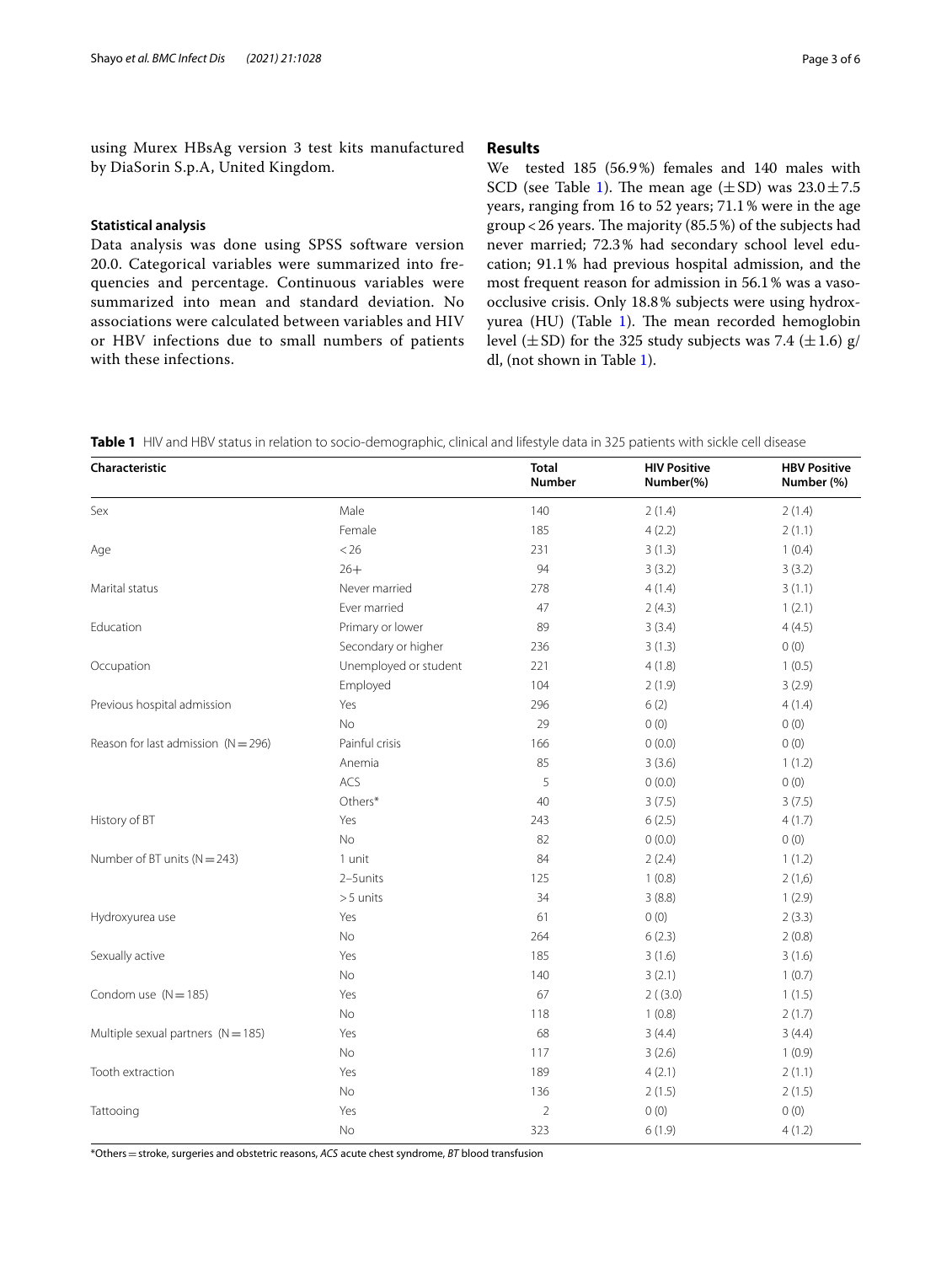Of the 325 study participants, 6 (1.8%; 95% CI: 0.7– 4.0%) were HIV-infected; 4 (1.2%; 95% CI: 0.3–3.1%) were infected with HBV. None of the study participants was HIV and HBV co-infected (not shown in Table [1](#page-2-0)).

All HIV and HBV-infected patients had been hospitalized and had received blood transfusion: the same was true for most of those who were not infected. Of the HIV infected patients none was on HU treatment; of the HBVinfected patients 2 were on HU. Of the 6 HIV-infected patients, 3 were sexually active; 3 had multiple sexual partners, and 2 of them used condoms. Of the 4 HBVinfected patients 3 were sexually active, and 3 reported a history of multiple sexual partners; only one reported using condom during the last sexual act, (Table [1\)](#page-2-0).

# **Discussion**

We have studied an adult population with a mean age of  $23.0 \pm 7.5$  years, with a balanced gender ratio. Compared to previous surveys, it is interesting that a majority had secondary or higher-level education, thanks to the government policy to build secondary schools in each ward in Tanzania (2010), and following the introduction of free secondary education in 2015. The patient population we have studied have clearly benefted from these policies.

In this study the HIV prevalence of 1.8% was lower than that reported in 2016–2017 in the general population of Dar es Salaam, which was  $4.7\%$  [\[26\]](#page-4-25). The HIV prevalence was also lower than that observed in a similar study among SCD children in Tanzania, that was 4.4% (unpublished data by Kamaria Kassim et al.). In studies carried out in other African countries endemic for HIV, frequencies have been higher: 5.6% in Cameroon, 11.3% in the Democratic Republic of Congo and 5.0% in Togo [[21,](#page-4-20) [23](#page-4-22)]: these studies had included both children and adults, whereas ours was on adults only. It is possible that some patients may have died during childhood, especially if they had perinatally acquired infection. On the other hand, our data may refect the gradual decline in HIV prevalence that has been observed in Tanzania over recent years.

The prevalence of HBV in the present study was higher than that observed in children with SCD in the year 2010, which was 0.6% (Kamaria Kassim et al., unpublished data). The difference could be due to cumulative exposure to the hepatitis B virus during life time, thus refecting increasing prevalence with increasing age. Most important, vaccination against Hepatitis B was introduced in the Extended Programme for Immunization (EPI) in Tanzania in 2002, and most of our participants were born before then. On the other hand, our fndings are similar to those in SCD patients in Brazil (3.1%) [[27\]](#page-4-26); in contrast, the HBV prevalence was as high as 10% among SCD patients in the Democratic Republic of Congo (29).

Although co-infection with both HIV and HBV has been observed in Tanzania among blood donors [\[8](#page-4-7)] and adult HIV patients [\[30\]](#page-5-0), we have not found it in our SCD patients, as in a similar study from Nigeria [\[29](#page-4-27)]. This is not surprising since, from the prevalence rates reported above, the a priori probability of co-infection can be estimated at 0.022% (about 2 in 10,000); in addition, we must consider that this combination might increase mortality in patients with SCD.

Blood transfusion can of course tramsmit blood borne infections, if blood units are not properly screened. In our entire patient population 75% had received at least one blood transfusion: this included all 6 HIV-infected and all 4 HBV infected patients. However, out of a total of 243 transfused patients, 233 (95.9%) remained HIVnegative and HBV-negative. This is rather re-assuring: it indicates that the screenings that are obligatory for blood donors are reliable.

#### **Study limitation**

The present study was not powered to determine associations between the studied variables and the HIV or HBV viral infection.

# **Conclusion**

The findings of this study suggest that the prevalence of HIV and HBV infection among SCD patients aged 16 years or older is no higher than the prevalence in the general population of Dar es Salaam. For the few SCD patients who are either HIV or HBV infected we do not know the source of infection; there is no reason to suspect that they had been infected via blood transfusion.

#### **Abbreviations**

ART: Antiretroviral therapy; ELISA: Enzyme linked immunosorbant assay; EPI: Extended Programme for Immunization; HB: Hemoglobin; HBsAg: Hepatitis B surface antigen; HBV: Hepatitis B virus; HIV: Human immunodefciency syndrome; MHN: Muhimbili National Hospital; MUHAS: Muhimbili University of Health and Allied Sciences; SCD: Sickle cell disease; SD: Standard deviation; SPSS: Statistical package for social sciences; USA: United States of America.

#### **Acknowledgements**

We are grateful to financial support from Mr. Godbless Mariki, without which this study would have been impossible. We are thankful to Professor Julie Makani and the Sickle Cell Disease team at Muhimbili University of Health and Allied Sciences (MUHAS) Hematology laboratory for their support on laboratory analyses. We acknowledge data analysis guidance from Dr. Candida Moshiro of the MUHAS Department of Biostatistics.

#### **Authors' contributions**

This study was conceived by IM, GS and LL. Data collection, data entry and cleaning was done by IM and supervised by GS and LL. Analysis was done by IM and GS. The manuscript was written by GS and LL. All authors read and approved the fnal manuscript.

#### **Authors' information**

Dr. Grace Shayo is a Senior lecturer and clinical instructor in the Department of Internal Medicine of the Muhimbili University of Health and Allied Sciences, Dr. Irene Makundi is a specialist in Internal medicine at Muhimbili National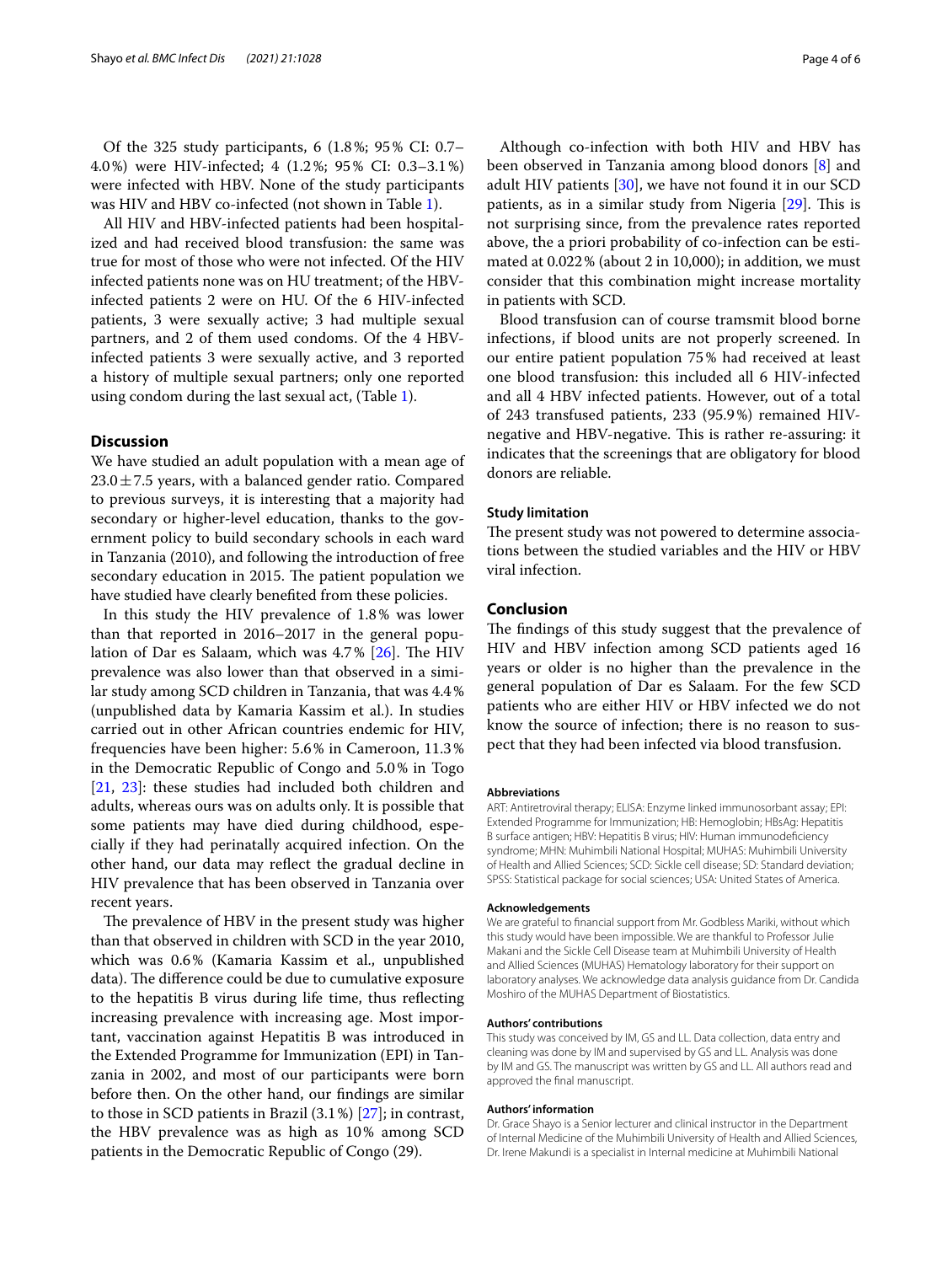hospital. Dr. Lucio Luzzatto was a visiting Professor of hematology at the Muhimbili University of Health and Allied Sciences.

#### **Funding**

We are grateful to Mr. Godbless Mariki for funding the research. Mr. Mariki had no role in the design of the study, data collection, analysis, interpretation of data or writing the manuscript.

#### **Availability of data and materials**

The data set for this study can be found from the corresponding author upon reasonable request.

#### **Declarations**

#### **Ethics approval and consent to participate**

Ethical approval for the study was obtained from the Muhimbili University of Health and Allied Sciences (MUHAS), Research and Publication Ethical Committee. Permission to conduct the study was obtained from the administration of MNH, Temeke, Mwananyamala and Amana hospitals. All patients provided a written informed consent. Patients diagnosed with HIV and/or HBV were referred to respective clinics for treatment.

#### **Consent for publication**

Not applicable.

#### **Competing interests**

The authors declare that they have no competing interests.

#### **Author details**

<sup>1</sup> Department of Internal Medicine, Muhimbili University of Health and Allied Sciences, P.O.Box 65001, Dar es Salaam, Tanzania. <sup>2</sup> Department of Internal Medicine, Muhimbili National Hospital, P.O.Box 65000, Dar es Salaam, Tanzania. 3 <sup>3</sup> Department of Hematology and Blood Transfusion, Muhimbili University of Health and Allied Sciences, P.O.Box 65001, Dar es Salaam, Tanzania.

# Received: 9 April 2021 Accepted: 21 September 2021 Published online: 30 September 2021

#### **References**

- <span id="page-4-0"></span>1. Piel FB, Patil AP, Howes RE, Nyangiri OA, Gething PW, Dewi M, et al. Global epidemiology of sickle haemoglobin in neonates: A contemporary geostatistical model-based map and population estimates. Lancet. 2013;381(9861):142–51.
- <span id="page-4-1"></span>2. Makani J, Cox SE, Soka D, Komba AN, Oruo J, Mwamtemi H, et al. Mortality in sickle cell anemia in africa: a prospective cohort study in Tanzania. PLoS One. 2011;6(2):e14699.
- <span id="page-4-2"></span>3. Makani J, Soka D, Rwezaula S, Krag M, Mghamba J, Ramaiya K, et al. Health policy for sickle cell disease in Africa: experience from Tanzania on interventions to reduce under-fve mortality. Trop Med Int Health. 2015;20(2):184–7.
- <span id="page-4-3"></span>4. World Health Organization. Global Health Observatory (GHO) data: Prevalence of HIV among adults aged 15–49. 2018. [https://www.](https://www.who.int/gho/hiv/epidemic_status/prevalence_text/en/) [who.int/gho/hiv/epidemic\\_status/prevalence\\_text/en/.](https://www.who.int/gho/hiv/epidemic_status/prevalence_text/en/) Accessed 29 Dec 2020.
- <span id="page-4-4"></span>5. Tanzania Ministry of Health Community Development, gender elderly and children. Tanzania HIV Impact Survey (THIS) 2017. Vol. 1, Report. 2017. [https://phia.icap.columbia.edu/wp-content/uploads/](https://phia.icap.columbia.edu/wp-content/uploads/2017/11/Tanzania_SummarySheet_A4.English.v19.pdf) [2017/11/Tanzania\\_SummarySheet\\_A4.English.v19.pdf](https://phia.icap.columbia.edu/wp-content/uploads/2017/11/Tanzania_SummarySheet_A4.English.v19.pdf)
- <span id="page-4-5"></span>6. World Health Organization. Global hepatitis report, 2017. Global Hepatitis Programme. Who. 2017. 68 p. [https://apps.who.int/iris/bitstream/](https://apps.who.int/iris/bitstream/handle/10665/255016/9789241565455-eng.pdf?sequence=1&isAllowed=y%0Ahttps://www.who.int/hepatitis/publications/global-hepatitis-report2017/en/%0Ahttp://apps.who.int/iris/bitstream/handle/10665/255016/9789241565455eng.pdf) [handle/10665/255016/9789241565455-eng.pdf?sequence](https://apps.who.int/iris/bitstream/handle/10665/255016/9789241565455-eng.pdf?sequence=1&isAllowed=y%0Ahttps://www.who.int/hepatitis/publications/global-hepatitis-report2017/en/%0Ahttp://apps.who.int/iris/bitstream/handle/10665/255016/9789241565455eng.pdf)=1&isAll owed=[y%0Ahttps://www.who.int/hepatitis/publications/global-hepat](https://apps.who.int/iris/bitstream/handle/10665/255016/9789241565455-eng.pdf?sequence=1&isAllowed=y%0Ahttps://www.who.int/hepatitis/publications/global-hepatitis-report2017/en/%0Ahttp://apps.who.int/iris/bitstream/handle/10665/255016/9789241565455eng.pdf) [itis-report2017/en/%0Ahttp://apps.who.int/iris/bitstream/handle/](https://apps.who.int/iris/bitstream/handle/10665/255016/9789241565455-eng.pdf?sequence=1&isAllowed=y%0Ahttps://www.who.int/hepatitis/publications/global-hepatitis-report2017/en/%0Ahttp://apps.who.int/iris/bitstream/handle/10665/255016/9789241565455eng.pdf) [10665/255016/9789241565455eng.pdf](https://apps.who.int/iris/bitstream/handle/10665/255016/9789241565455-eng.pdf?sequence=1&isAllowed=y%0Ahttps://www.who.int/hepatitis/publications/global-hepatitis-report2017/en/%0Ahttp://apps.who.int/iris/bitstream/handle/10665/255016/9789241565455eng.pdf)
- <span id="page-4-6"></span>7. Miller WC, Shao JF, Weaver DJ, Shimokura GH, Paul DA, Lallinger GJ. Seroprevalence of viral hepatitis in Tanzanian adults. Trop Med Int Health. 1998;3(9):757–63.
- <span id="page-4-7"></span>8. Matee MI, Sciences A, Magesa P, Hospital MN, Lyamuya E. Seroprevalence of human immunodefciency virus, hepatitis B and C viruses and syphilis infections among blood donors at the Muhimbili National Hospital in Dar Es Salaam, Tanzania. BMC Public Health. 2006;6:21. [https://](https://doi.org/10.1186/1471-2458-6-21) [doi.org/10.1186/1471-2458-6-21.](https://doi.org/10.1186/1471-2458-6-21)
- <span id="page-4-8"></span>9. Sulkowski MS. Viral hepatitis and HIV coinfection. J Hepatol. 2008;48:353–67.
- <span id="page-4-9"></span>10. Thio CL. Hepatitis B and human immunodefciency virus coinfection. Hepatology. 2009;49(SUPPL. 5).S138-45
- <span id="page-4-10"></span>11. Levy V, Grant RM. HIV/AIDS: antiretroviral therapy for hepatitis B virus–HIV–coinfected patients: promises and pitfalls. Clin Infect Dis. 2006;43(7):904–10.
- <span id="page-4-11"></span>12. Odera EB, Kwobah C, Stone G, Some F, Vreeman RC. Sickle cell disease and HIV. J Int Assoc Provid AIDS Care. 2014;13(2):113–6.
- <span id="page-4-12"></span>13. Oleske JM. Potential protective efect of sickle cell gene allele on HIV infection. Acad J Pediatr Neonatol. 2017;2(5):1–3.
- <span id="page-4-13"></span>14. Nouraie M, Nekhai S, Gordfle:///C:/Users/User/Desktop/MY DISSERTA-TION/sexuality and scd.pdfeuk VR. Sickle cell disease is associated with decreased HIV but higher HBV and HCV comorbidities in US hospital discharge records: a cross-sectional study. Sex Transm Infect. 2012;88(7):528–33.
- <span id="page-4-14"></span>15. Owusu ED a., Visser BJ, Nagel IM, Mens PF, Grobusch MP. The interaction between sickle cell disease and HIV infection: a systematic review. Clin Infect Dis. 2014;60(4):612–26.
- <span id="page-4-15"></span>16. Lori F, Kelly LM, Foli A, Lisziewicz J. Safety of hydroxyurea in the treatment of HIV infection. Expert Opin Drug Saf. 2004;3(4):279–88.
- <span id="page-4-16"></span>17. Lisziewicz J, Foli A, Wainberg M, Lori F. Hydroxyurea in the treatment of HIV infection: clinical efficacy and safety concerns. Drug Saf. 2003;26(9):605–24.
- <span id="page-4-17"></span>18. Kourtis AP, Bansil P, Johnson C, Meikle SF, Posner SF, Jamieson DJ. Children with sickle cell disease and human immunodefciency virus-1 infection. Pediatr Infect Dis J. 2007;26(5):406–10.
- <span id="page-4-18"></span>19. Koffi KG, Sawadogo D, Meite M, Nanho DC, Tanoh ES, Attia AK, et al. Reduced levels of T-cell subsets CD4  $+$  and CD8  $+$  in homozygous sickle cell anaemia patients with splenic defects. Hematol J. 2003;4(5):363–5.
- <span id="page-4-19"></span>20. Caribbean HIV/AIDS Regional Training Network (CHART). HIV and sickle cell disease. [http://www.chartcaribbean.org/careofplwa/pdfdcoumen](http://www.chartcaribbean.org/careofplwa/pdfdcouments/subpdf/SectionIII/HIVandSickleCellDisease.pdf) [ts/subpdf/SectionIII/HIVandSickleCellDisease.pdf](http://www.chartcaribbean.org/careofplwa/pdfdcouments/subpdf/SectionIII/HIVandSickleCellDisease.pdf).
- <span id="page-4-20"></span>21. Tshilolo LM, Mukendi RK, Wembonyama SO. Blood transfusion rate in congolese patients with sickle cell anemia. Indian J Pediatr. 2007;74(8):735–8.
- <span id="page-4-21"></span>22. Ubesie A, Emodi I, Ikefuna A, Ilechukwu G, Ilechukwu G. Prevalence of human immunodefciency virus transmission among transfused children with sickle cell anemia in Enugu Nigeria. Ann Med Health Sci Res. 2012;2(2):109–13.
- <span id="page-4-22"></span>23. Ngo Sack F, Eboumbou C, Ngouadjeu E, Zouhaïratou H, Mbanya D. Prevalence of HIV seropositivity among sickle cell disease patients at the Yaoundé Central Hospital. Health Sci Dis. 2013;14(3):3–7.
- <span id="page-4-23"></span>24. National Bureau of Statistics. 2012 Population and housing census. Zanzibar; 2013. [http://www.tzdpg.or.tz/fleadmin/documents/dpg\\_](http://www.tzdpg.or.tz/fileadmin/documents/dpg_internal/dpg_working_groups_clusters/cluster_2/water/WSDP/Background_information/2012_Census_General_Report.pdf) [internal/dpg\\_working\\_groups\\_clusters/cluster\\_2/water/WSDP/Backg](http://www.tzdpg.or.tz/fileadmin/documents/dpg_internal/dpg_working_groups_clusters/cluster_2/water/WSDP/Background_information/2012_Census_General_Report.pdf) [round\\_information/2012\\_Census\\_General\\_Report.pdf](http://www.tzdpg.or.tz/fileadmin/documents/dpg_internal/dpg_working_groups_clusters/cluster_2/water/WSDP/Background_information/2012_Census_General_Report.pdf)
- <span id="page-4-24"></span>25. Tanzania National AIDS Control Program (NACP). Guidelines for HIV testing and counselling in clinical settings. online. 2007. [http://www.](http://www.who.int/hiv/topics/vct/TZ_PITC-Guidelines_finaledit_July2007.pdf) [who.int/hiv/topics/vct/TZ\\_PITC-Guidelines\\_fnaledit\\_July2007.pdf.](http://www.who.int/hiv/topics/vct/TZ_PITC-Guidelines_finaledit_July2007.pdf)
- <span id="page-4-25"></span>26. National Bureau of Statistics. Tanzania HIV Impact Survey (THIS) 2016– 2017. Tanzania HIV Impact Survey (THIS) 2016–2017. 2018. [https://](https://phia.icap.columbia.edu/wp-content/uploads/2019/06/FINAL_THIS-2016-2017_Final-Report__06.21.19_for-web_TS.pdf) [phia.icap.columbia.edu/wp-content/uploads/2019/06/FINAL\\_THIS-](https://phia.icap.columbia.edu/wp-content/uploads/2019/06/FINAL_THIS-2016-2017_Final-Report__06.21.19_for-web_TS.pdf)[2016-2017\\_Final-Report\\_\\_06.21.19\\_for-web\\_TS.pdf](https://phia.icap.columbia.edu/wp-content/uploads/2019/06/FINAL_THIS-2016-2017_Final-Report__06.21.19_for-web_TS.pdf)
- <span id="page-4-26"></span>27. Françoise NS, Carole E, Evelyne N, Haman Z, Dora M. Prevalence of HIV seropositivity among sickle cell disease patients at the Yaoundé Central Hospital. Health Sci Dis. 2013;14(3):3–7.
- 28. Neto JPM, Lyra IM, Reis MG, Goncalves MS. The association of infection and clinical severity in sickle cell anaemia patients. Trans R Soc Trop Med Hyg. 2011;105(3):121–6. [https://doi.org/10.1016/j.trstmh.2010.11.](https://doi.org/10.1016/j.trstmh.2010.11.007) [007](https://doi.org/10.1016/j.trstmh.2010.11.007).
- <span id="page-4-27"></span>29. Tshilolo LM, Mukendi RK, Wembonyama SO. Blood transfusion rate in congolese patients with sickle cell anemia. Indian J Pediatr. 2007;74(8):735–8.